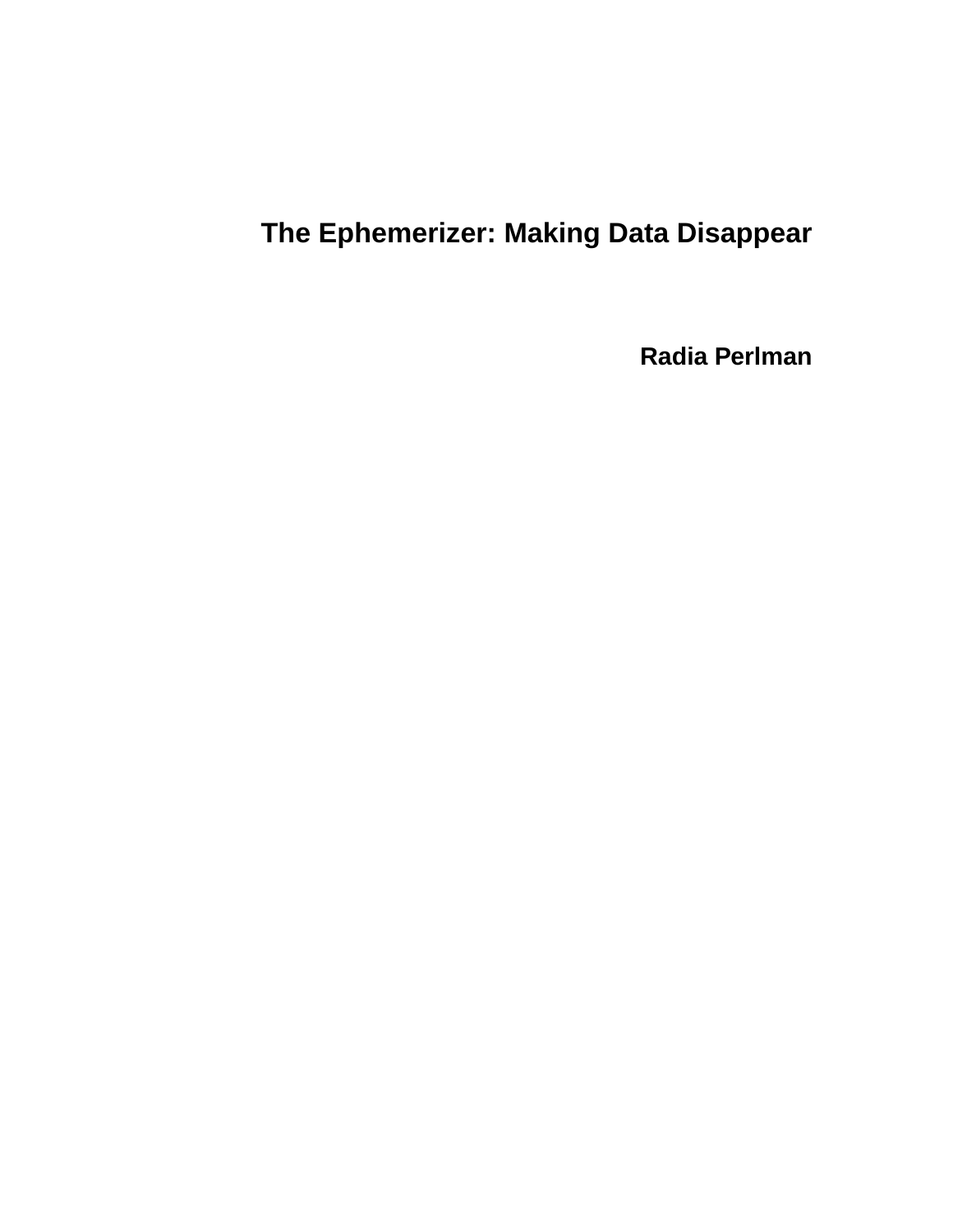# **The Ephemerizer: Making Data Disappear**

Radia Perlman

SMLI TR-2005-140 February 2005

#### **Abstract:**

This paper is about how to keep data for a finite time, and then make it unrecoverable after that. It is difficult to ensure that data is completely destroyed. To be available before expiration it is desirable to create backup copies. Then absolute deletion becomes difficult, because even after explicitly deleting it, copies might remain on backup media, or in swap space, or be forensically recoverable. The obvious solution is to store the data encrypted, and then delete the key after expiration. The key is somewhat easier to manage, because it is smaller, but there is still the issue of needing to make the key reliably available for some time, and then reliably destroyed. It is difficult enough for a user to manage one key, much less different keys for different data expiration times. The user could keep each key on a tamper-proof smart card with no copies, but then the data will be lost prematurely if the user loses the smart card. And smart cards are expensive. So the idea in this paper is to concentrate all the key management expense and expertise in one place, a server we call an "ephemerizer". The ephemerizer creates keys, makes them available for encryption, aids in decryption, and destroys the keys at the appropriate time. The design in this paper ensure that even if a client's machine gets compromised, and everything in stable storage (including long term user keys) is stolen, any data that has expired before the compromise remains unrecoverable.

The paper starts with a description of an existing commercial scheme, and presents improvements to that scheme to eliminate the necessity for per-message state. Then it presents a new approach, based on public keys, and presents an initial design, and then a more efficient version using a new concept closely related to blind signatures, that we call "blind decryption".



Sun Labs 16 Network Circle Menlo Park, CA 94025

**email address:** radia.perlman@sun.com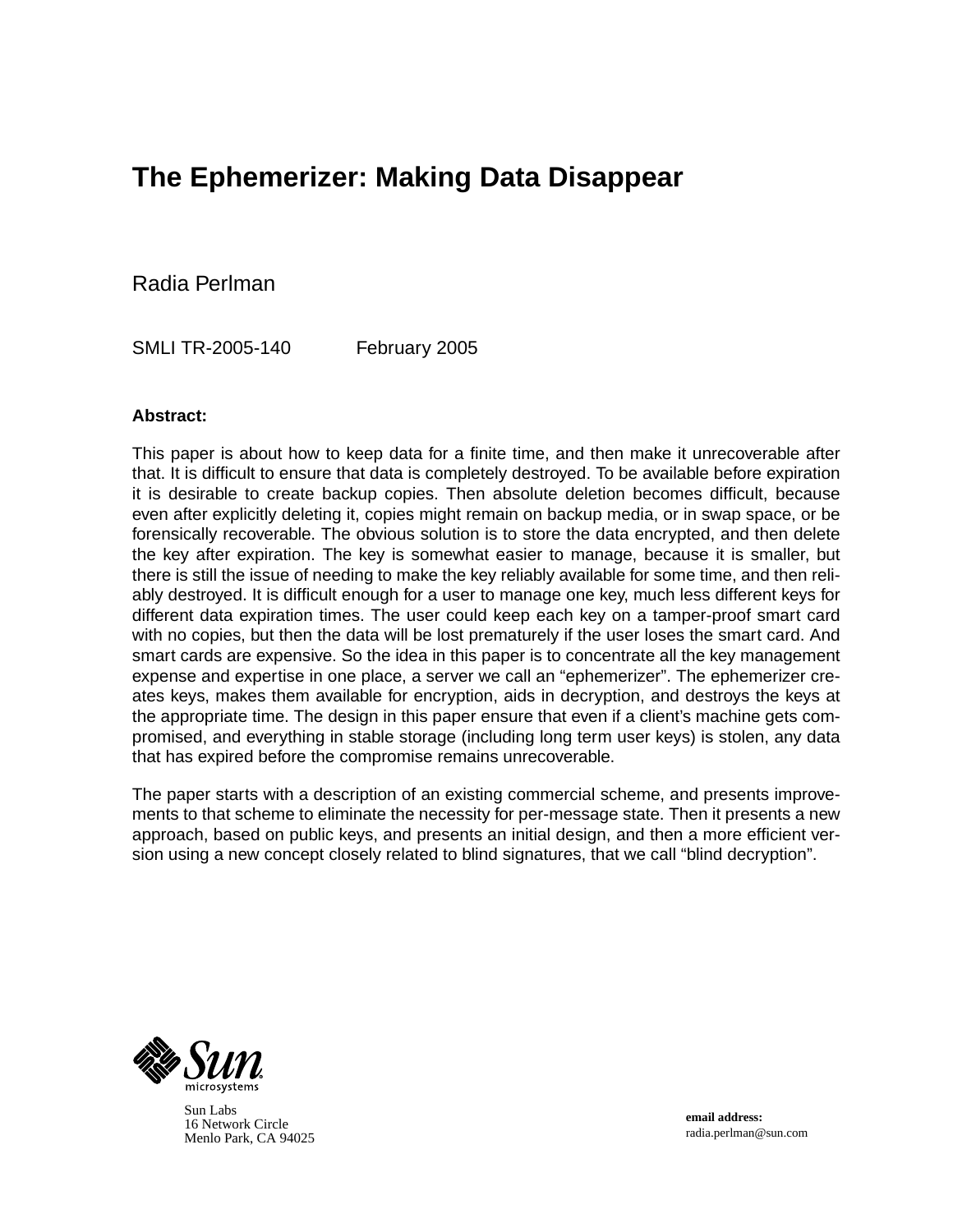Copyright 2005 Sun Microsystems, Inc. All Rights Reserved. The SML Technical Report Series is published by Sun Microsystems Laboratories, of Sun Microsystems, Inc. Printed in U.S.A.

Unlimited copying without fee is permitted provided that the copies are not made nor distributed for direct commercial advantage, and credit to the source is given. Otherwise, no part of this work covered by copyright hereon may be reproduced in any form or by any means graphic, electronic, or mechanical, including photocopying, recording, taping, or storage in an information retrieval system, without the prior written permission of the copyright owner.

#### TRADEMARKS

Sun, Sun Microsystems, the Sun logo, Java, and Solaris are trademarks or registered trademarks of Sun Microsystems, Inc. in the U.S. and other countries.

All SPARC trademarks are used under license and are trademarks or registered trademarks of SPARC International, Inc. in the U.S. and other countries. Products bearing SPARC trademarks are based upon an architecture developed by Sun Microsystems, Inc. UNIX is a registered trademark in the United States and other countries, exclusively licensed through X/Open Company, Ltd.

For information regarding the SML Technical Report Series, contact Jeanie Treichel, Editor-in-Chief <jeanie.treichel@sun.com>.All technical reports are available online on our website, http://research.sun.com/techrep/.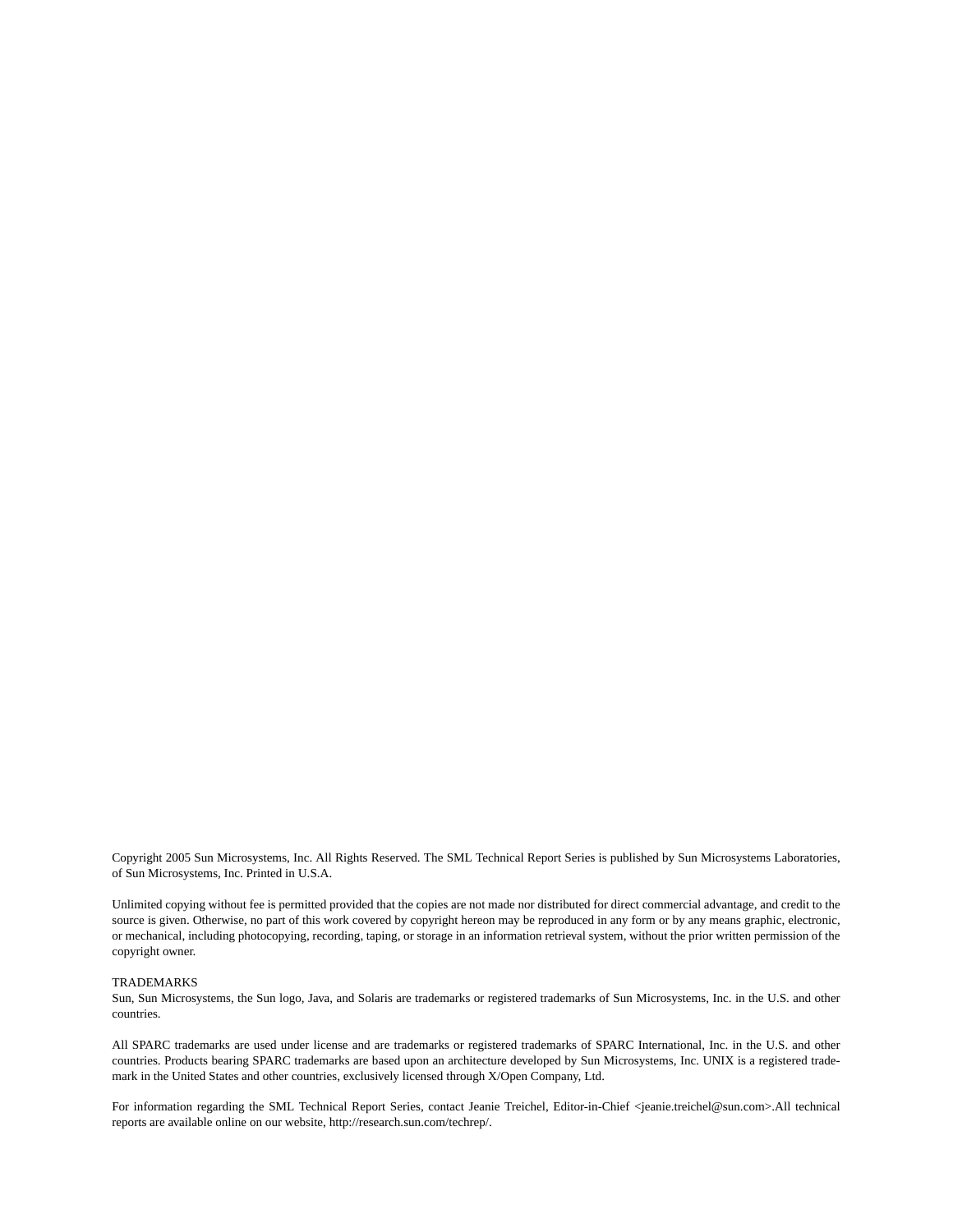# **The Ephemerizer: Making Data Disappear**

Radia Perlman radia.perlman@sun.com

#### **1 Introduction**

Making data robustly available is an important and difficult problem, but sometimes it is equally important for the data to become reliably unrecoverable. One example is email. One might want a certain class of emails to be readable for only some finite amount of time, say two weeks. Even if the data is explicitly deleted, copies may remain on backup media, have been captured and stored in transit, e.g., at a router or MTA (mail transfer agent), or even be forensically recoverable from disk.

One approach is to only store the data encrypted, and then it is a somewhat easier problem to delete the key. However, long term user keys can, over time, be made available through compromise or coercion. It is possible for keys to be kept in tamper-resistant smart cards, in which case it would not be feasible to covertly discover the key. Destroying the smart card certainly deletes the key. It is somewhat expensive and inconvenient to assume every user has a smart card and every computer has a smart card reader. But it is especially unrealistic for the user to simultaneously manage many keys, since there would need to be a different key for each possible data expiration time. For example, if Alice is to send an email message to Bob that will be unrecoverable after two weeks, it has to be encrypted in a key that will be guaranteed to be available for two weeks, and then reliably destroyed after two weeks. It would place a large burden in cost and expertise for Bob to create, reliably store, certify, advertise, and then reliably destroy a large number of keys.

The system in this paper instead concentrates all the expense and expertise of key management in a service, which we call an "ephemerizer", whose cost can be amortized over many users and many messages. The ephemerizer's job is to create, advertise, and destroy keys. A client needs the ephemerizer's help to read an ephemerized message. This service could be used for a message composed by Alice to be readable by Bob, or it could be used solely by Alice for management of her own data, to store data that can easily be irrevocably destroyed on demand (when an enemy captures her stored data), or upon a predetermined expiration date.

We assume both Alice (the client encrypting the message) and Bob (the client reading the message) are motivated to ensure that no copies of the data exist, so they do not save copies of the decrypted message. We also assume that Alice and Bob have special message ephemeral-encryption and ephemeral-decryption software for creating and reading messages, respectively. The decrypted message must never be in stable storage, so if the message reading system at the client is designed with that in mind, there is no danger of backup copies of the decrypted message existing, or being forensically recoverable, even if deleted. We want the system to be easy for users to use, and require sophisticated key management expertise and special hardware only at the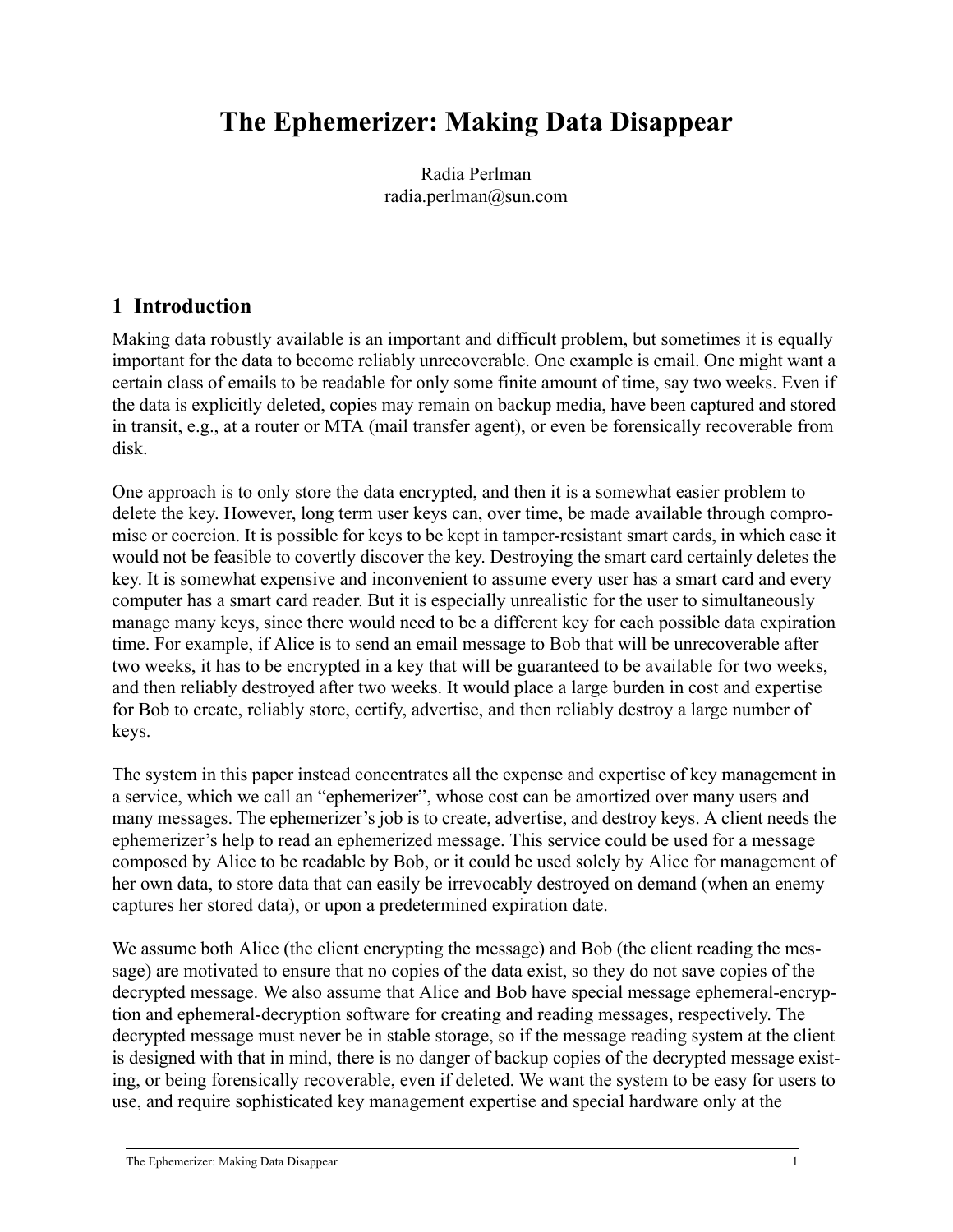ephemerizer. We also want the cost to the ephemerizer of managing a key to be amortized over many users and many messages.

We assume that it is possible that Bob's machine will be compromised at some point, including his long-term private keys, and that Bob's machine was not compromised before that point. All data accessible to Bob that has not yet expired will at that point be readable by the attacker, but the system in this paper will assure that all Bob's data that has expired will be unrecoverable, even if everything in stable storage on Bob's machine, or that was ever transmitted, is seen by the attacker.

We also want to place minimal trust in the ephemerizer, and also of course, make the system costeffective in communication, computation, and storage.

## **1.1 Roadmap to this paper**

In [section 2,](#page-4-0) we describe some existing approaches to the problem of making data disappear. Then in [section 3,](#page-5-0) we present improvements to an existing commercial scheme that eliminates the necessity for per-message state. In [section 4](#page-7-0), we present a new approach, which improves the security properties by ensuring that only the authorized recipient can decrypt messages. In [section](#page-14-0)  [6,](#page-14-0) we present a new concept which we call "blind decryption", which, as we show in [section 6](#page-14-0), improves the security and efficiency of the general approach.

#### **1.2 Notation**

{M}K means the message M is encrypted with key K. K can be a public key or a secret key.

We assume that the plaintext of a message includes integrity protection, if needed (most likely a digital signature).

We refer to two numbers, x and y, as "exponentiative inverses" mod p to mean that anything raised to x and then raised to y will yield the original number. If p is a prime, then x and y are exponentiative inverses if they are multiplicative inverses mod p-1.

We use | to mean "concatenated with", so  $HMAC(T, X | Y)$  means applying  $HMAC$  with key T to the quantity X concatenated with Y.

#### <span id="page-4-0"></span>**2 Previous Work**

There are some email systems that have a "self-destruct" feature. This is implemented purely in the mail reading client, and involves no cryptography. It just means that the copy of the email at the client is automatically deleted after reading (or perhaps not even that...perhaps merely marked as deleted). There are also commercial systems that allow setting policies that email should be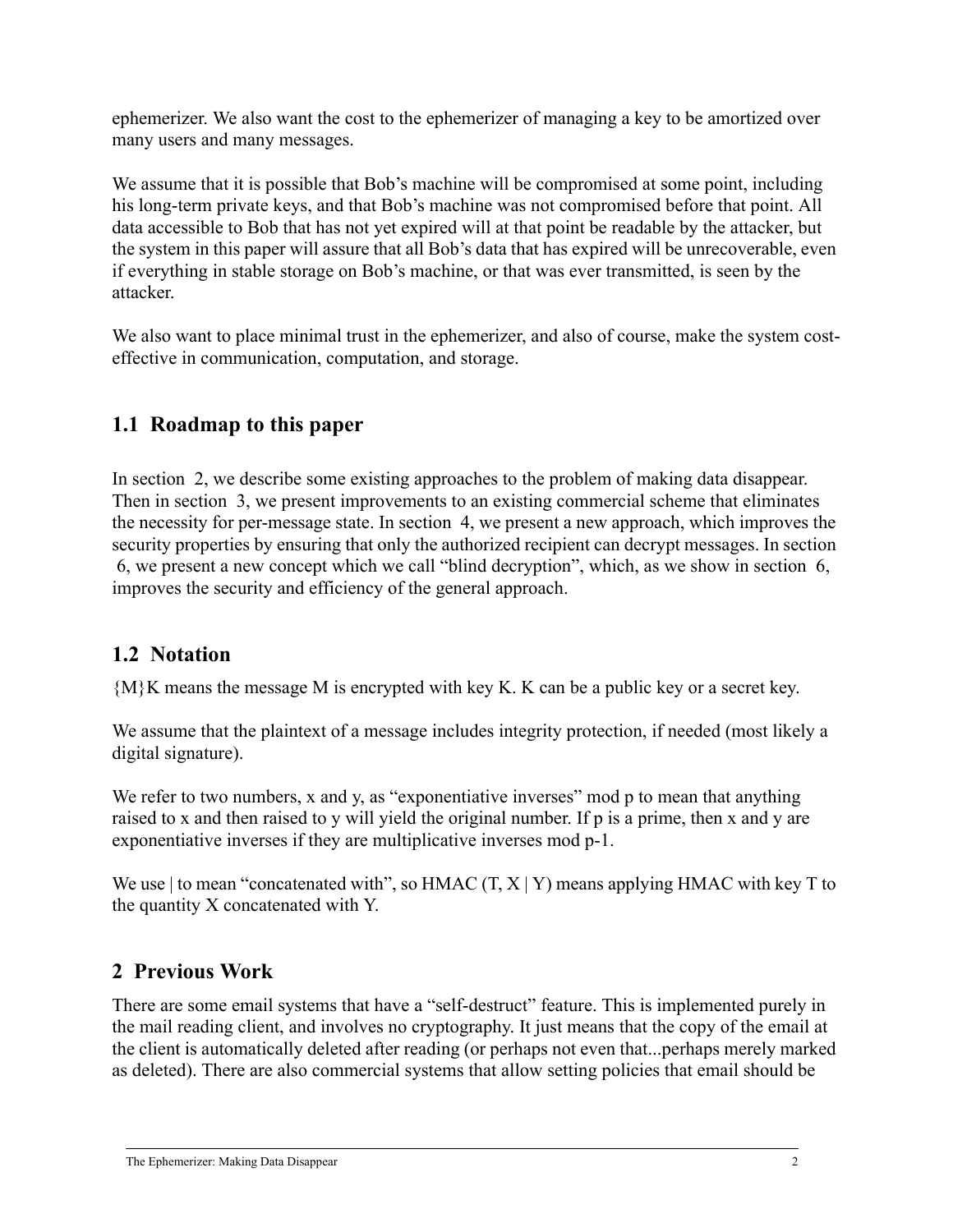deleted automatically after some time. Again this involves no cryptography, and copies on backup media would of course not go away.

A more sophisticated system was built by a company with the wonderful name of Disappearing, Inc. [Dis]. Conceptually, one version of the system worked as follows:

- 1. If Alice wishes to create an encrypted message for Bob, she contacts the ephemerizer, specifying an expiration time, and requesting a key.
- 2. The ephemerizer chooses a random secret key K, assigns a key-ID ID<sub>K</sub>, tells Alice:  $(K, ID_K)$ , and remembers: (expiration time,  $K$ ,  $ID_K$ ).
- 3. Alice encrypts the message M with K (to obtain  $\{M\}K$ ) and sends to Bob:  $(\{M\}K, ID_K)$
- 4. When Bob wishes to decrypt the message, he sends the ephemerizer:  $ID_K$
- 5. The ephemerizer replies with K, and then Bob can decrypt the message.
- 6. When expiration time occurs, the ephemerizer forgets K.

Presumably Alice and Bob talk to the ephemerizer via some protected channel such as SSL, in which they authenticate that they are indeed talking to the ephemerizer, and such that the messages between the ephemerizer and a client are encrypted.

A nice property of this scheme is that the ephemerizer can be built such that it does not see the messages (though in one implementation of the scheme the messages are stored on the ephemerizer).

The problems with this approach are:

- 1. Anyone that captured ( $\{M\}K$ ,  $ID_K$ ) would be able to get the ephemerizer to decrypt the message, since there is no way for the ephemerizer to authenticate Bob.
- 2. The ephemerizer must create and store a key for every ephemerally encrypted message.
- 3. The ephemerizer must communicate both when a message is encrypted (by Alice) and decrypted (by Bob).
- 4. Authentication of the ephemerizer by Alice and Bob depend on the non-compromise of the PKI. For example, if an attacker could trick any of the trust anchors in Alice or Bob to issue a certificate with the attacker's public key and the ephemerizer's name, it can act as a man-inthe-middle, obtain the message encryption keys, and later compromise Bob to obtain the encrypted data.

# <span id="page-5-0"></span>**3 Improving Disappearing, Inc.'s Scheme**

We present two ways of compressing the space needed at the ephemerizing server before presenting our preferred design for making data disappear in the following sections.

# **3.1 One secret per expiration time**

It would be easy for the Disappearing, Inc.'s scheme to be modified to avoid requiring the ephemerizer to keep per-message state. We suggest the following enhanced scheme: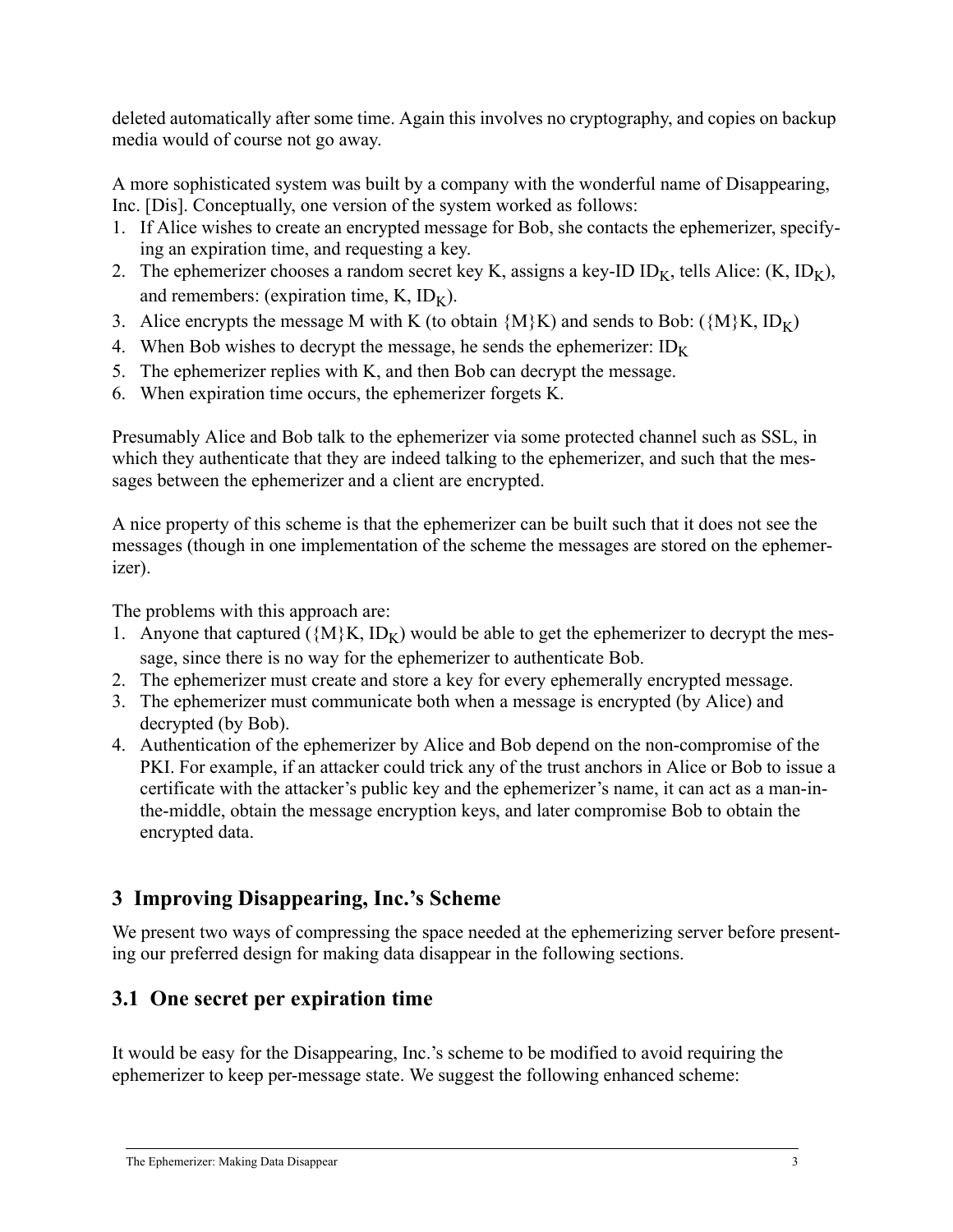- 1. Alice chooses a per-message nonce N (or the ephemerizer chooses the nonce and informs Alice in step 3)
- 2. She tells the ephemerizer a desired expiration time T, and the nonce N.
- 3. The ephemerizer keeps a set of secrets: {expiration time,  $S$ ,  $ID_S$ }. If there is an S with expiration time T (or close enough), it selects the secret  $S_T$  that has expiration time T, and calculates some hash H= h(N, S<sub>T</sub>). If there is no suitable  $S_T$ , it creates and stores a new secret (T, S<sub>T</sub>,  $ID_S$ ) and calculates H based on the newly created  $S_T$ .
- 4. The ephemerizer sends to Alice: H and  $ID_S$ , and then forgets H and N.
- 5. Alice encrypts M with H, and tells Bob:  $({M}H, N, ID<sub>S</sub>)$ .
- 6. When Bob wants to decrypt the message, he sends  $(N, ID<sub>S</sub>)$  to the ephemerizer.
- 7. The ephemerizer finds  $S_T$ , the S associated with ID<sub>S</sub>, calculates H= h(N, S<sub>T</sub>), and tells Bob H.
- 8. Periodically the ephemerizer forgets all the  $(T, S_T, ID_S)$  triples for which T has occurred.

This modification avoids the necessity for the ephemerizer to keep per-message state. It does mean that someone that compromises a single one of the ephemerizer's secret S's compromises all messages encrypted with that secret, but in the original scheme anyone who compromised the ephemerizer's data would capture all the per-message keys. This variant is probably, in practice, more secure because it would be easier to adapt this variant to having the secret keys on a tamperresistant smart card, since the database is so much smaller. (The smart card would generate the secrets and, given a nonce and a secret's ID, calculate and output a per-message encryption key.)

Note that it might be feasible for the expiration date to be the ID, so instead of the ephemerizer needing to remember  $(T, S_T, ID_S)$ , it would only need to remember  $(T, S_T)$ . But having the ID in addition to the expiration time allows there to be multiple secrets for a given expiration time. For instance, a particular user might want a key with special security properties, such as being extra long, or done with their country's national encryption standard protocol.

# **3.2 One secret overall**

One could save even more space by having the ephemerizer roll over keys with a one-way hash function. Instead of generating a new secret for each expiration time, the secret for expiration time T might be  $S_T$ , and the secret for expiration time one time unit later would be  $h(S_T)$ , and the secret for expiration time two time units later would be  $h(h(S_T))$ , and so on. The current secret,  $S_T$ , is the one about to expire. Every time unit, the current  $S_T$  is forgotten and replaced by  $h(S_T)$ . This saves storage if the ephemerizer is willing to compute  $h^{n}(S_T)$  in order to encrypt or decrypt a message with a key n units from the current secret. Otherwise, the ephemerizer could precompute the next n secrets and store them, in which case it hasn't saved any storage. Or the ephemerizer could store S's for, say, every k time units, and then only need to compute hashes from an S close to the requested expiration time.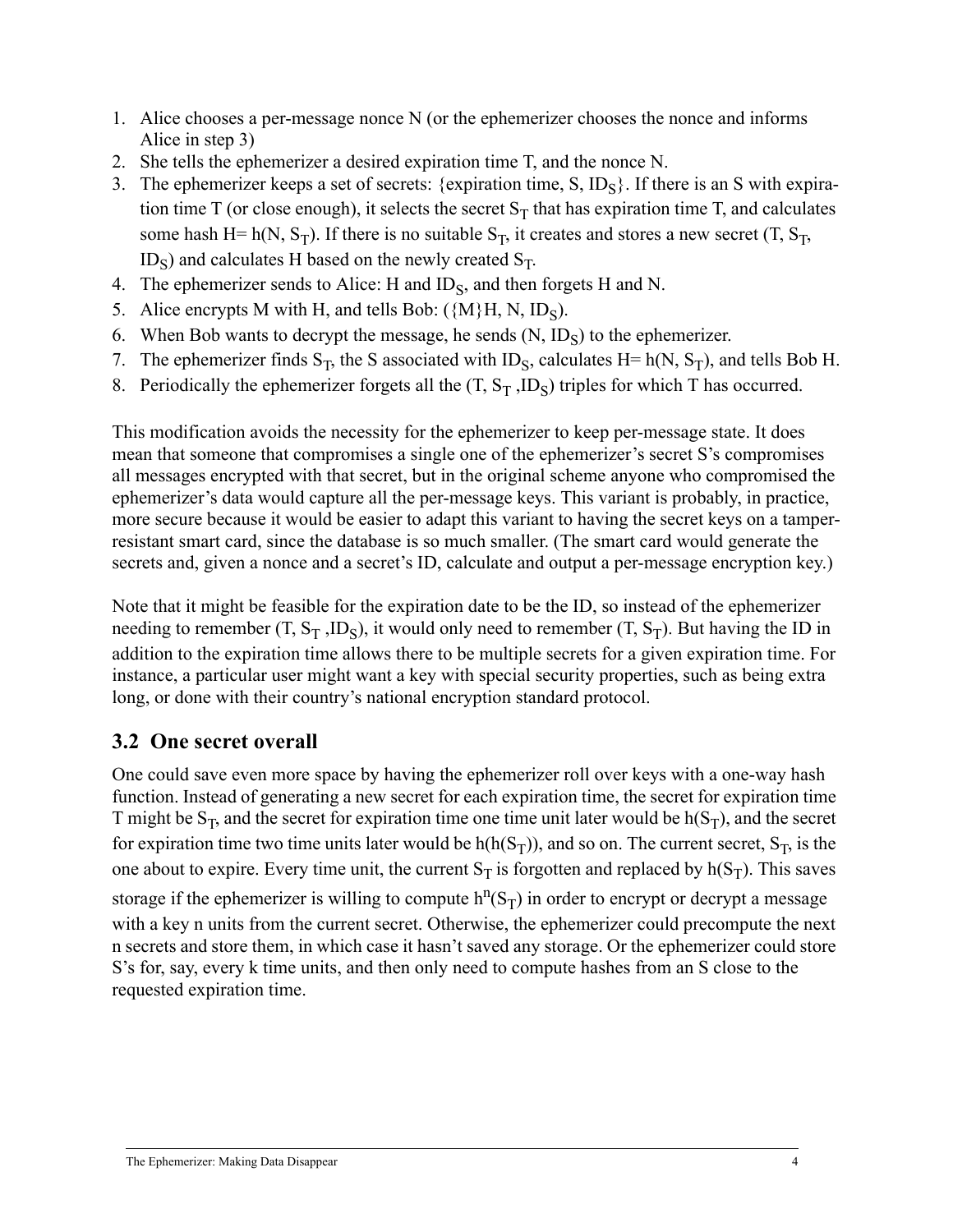## **3.3 Backward compatibility**

Either of the above enhancements might be able to be made on-the-wire compatible with Disappearing, Inc.'s scheme, and therefore could be implemented as an optimization at the server without modifying the clients. This would be done by having the ephemerizer (rather than Alice) choose the nonce, and have what appears to Alice to be the ID of the per-message secret actually be the tuple  $(N, ID<sub>S</sub>)$ .

## <span id="page-7-0"></span>**4 Our Scheme (without blind decryption)**

In this section, we present a design based on public keys, that allow messages to be encrypted without the ephemerizer's active participation (other than advertising the keys). A single public key can be used by many users, and for many messages. The ephemerizer must actively participate in decryption of the messages, though. In section [6,](#page-14-0) we present a scheme which is more efficient for the ephemerizer.

## **4.1 Introduction**

The basic idea behind our scheme is that there will be an ephemerizer which will create and advertise public keys and expiration times, Alice will choose an appropriate public key, encrypt the message using that key, and send the message securely to Bob. When Bob wants to decrypt, he enlists the aid of the ephemerizer.

This system might be used for Alice to ephemerize her own data, in which case the step of securely sending it to Bob can be skipped.

Although the message encryption keys used by the ephemerizer are ephemeral, we assume that the ephemerizer has a long-term key that it uses to authenticate itself and/or certify the ephemeral public keys. There is no need for that key to be ephemeral. If that long-term key were to become compromised, this would be dealt with the same way that any authentication key compromise would be handled. The old key would be revoked and a new key would be advertised and certified (by whatever trusted third party had certified the original key). However, the important point is that even if the ephemerizer's authentication key is compromised, this will not cause any data to become recoverable that had expired before the ephemerizer's authentication key became compromised.

We also assume that Bob has a long term public key pair. If that key becomes compromised, and also everything in Bob's stable storage is read by the attacker, then all data that has not yet expired will be readable by the attacker, but our scheme guarantees that all data that has expired before the compromise will be unrecoverable. We also assume that Alice and Bob have special ephemerization software. Alice's must be capable of finding an appropriate ephemeral public key and encrypting with it. Bob's must be capable of communicating with the ephemerizer and doing the cryptography necessary to get the message decrypted, and not to store the decrypted message in stable storage. It is possible in many operating systems to have a process that will not be swapped out to stable storage, so the ephemerization software at the client should use that feature to ensure that the decrypted message never appear on stable storage.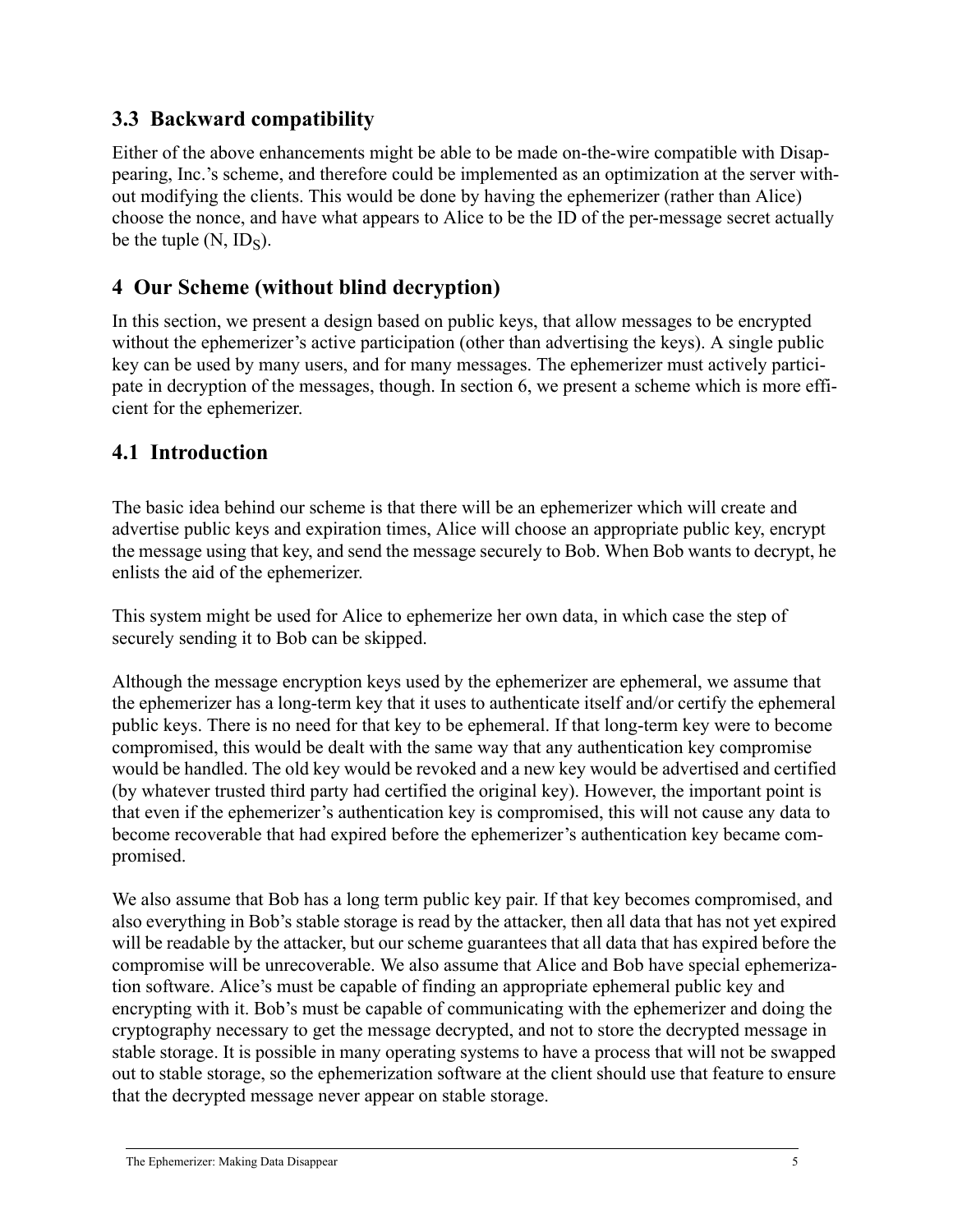#### **4.2 Thresholding**

There are two ways in which an ephemerizer can fail:

- 1. Prematurely forget the key, or be unavailable when needed for decryption
- 2. Remember the key beyond its expiration time

The solution is to use a simple thresholding scheme, where the secret is broken into n pieces, such that any k of the pieces can recover the secret, and to give each of the n pieces to each of n ephemerizers. Then as long as k of them are available before the key expires, the message can be read, and as long as n-k+1 of them forget their share of the secret when they are supposed to, the message will be unrecoverable.

Thresholding is an easy extension to any of the schemes in this paper.

#### <span id="page-8-0"></span>**4.3 Relationship to forward-secure public key cryptography**

There is a concept known as "forward secure public key cryptography" [A97] which might appear to be related to this paper. That concept is focused on surviving compromise of a signature key without casting suspicion on all documents previously signed with that key (since whoever stole the private key could back-date whatever it signed). The idea is that there are a set of public signature keys, each one with an expiration date, and when the expiration date on a private key has passed and the private key is discarded, it should be impossible, even if a current private key is compromised, to recover a previously discarded private key, and therefore anything signed with a private key that expired before the owner's machine (and keys) got compromised, would still remain valid. This is conceptually trivial to accomplish if the key pairs are mathematically unrelated, but takes storage proportional to the number of existing time units to store all the keys. For instance, key j could be used to certify public key j+1. The certificate chain for public key j+1 would consist of j certificates. Or key j could directly certify the next k keys, in which case the certificate chain would be k times smaller, but the holder of the private keys would need to store k private keys.

Ideally there would be a single key seed, and each subsequent key pair would be derived from a one-way function of the previous key pair, so that if the first j keys were discarded, all subsequent keys could be derived from key j+1. Although this has not been accomplished, various optimizations have been introduced over the conceptually simplest scheme of having certificate chains proportional in size to the number of elapsed time units. [BM99] [CJMM03].

This concept of forward secure public key cryptography is not directly relevant to the ephemerizer concept in this paper because the ephemerizer concept does not require archivally valid signatures. The public encryption/decryption keys for the ephemerizer only need to be valid during their lifetime. And furthermore, unlike forward secure signatures, where the signer need only keep a single private key (the current one), the ephemerizer needs to keep all currently valid encryption/decryption keys, since it might be asked to decrypt with any of the unexpired keys.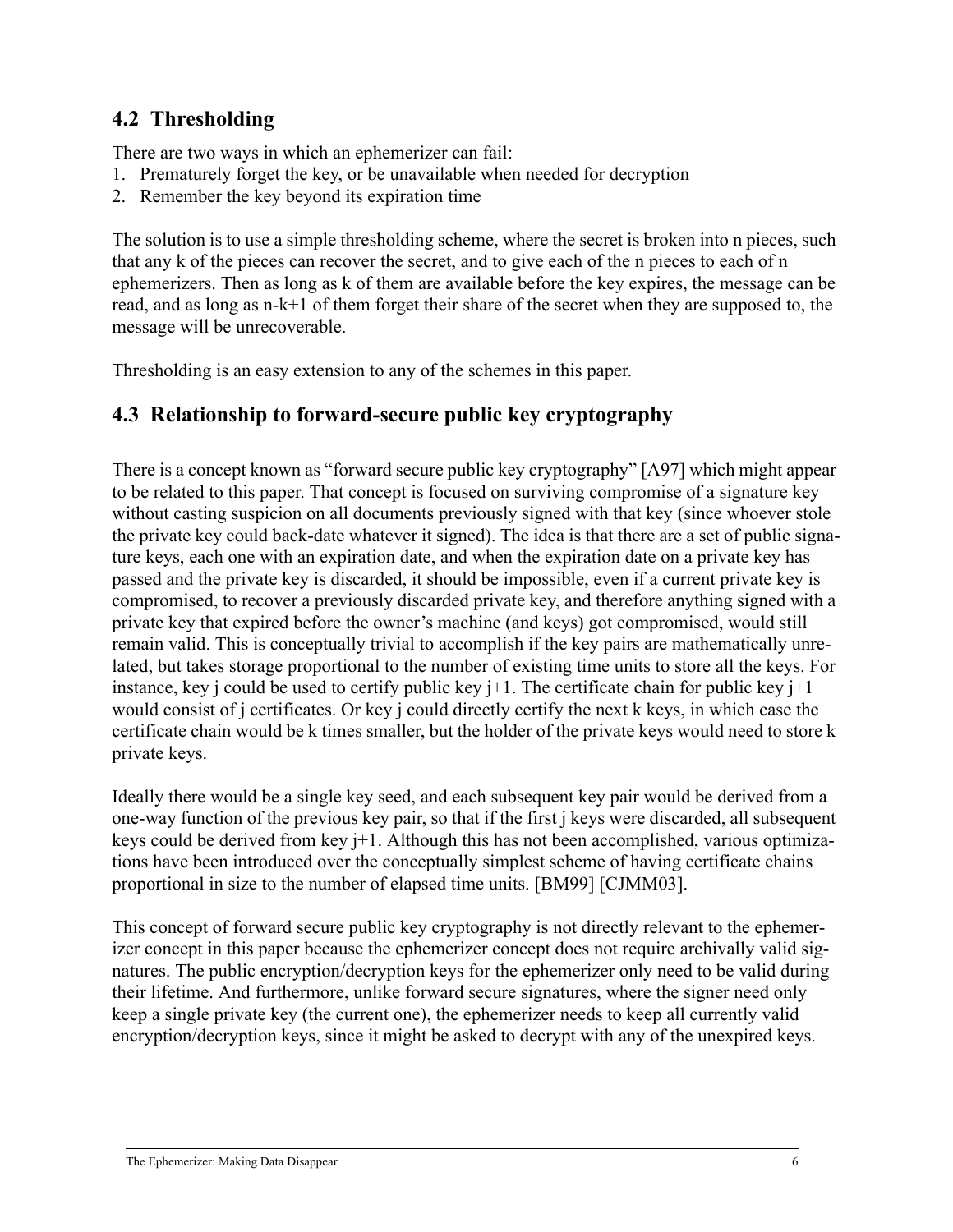#### **4.4 Using triple encryption**

The ephemerizer will create a set of public key pairs, and advertise triples consisting of (public key, key ID, expiration time). The ephemerizer's advertised triples should be signed. We assume the ephemerizer has a long-term signature key (in addition to all the ephemeral data encryption keys) with which all the ephemeral public keys are signed. We do not need to solve the problem of forward secure signatures, since, as pointed out in section [4.3](#page-8-0), there is no need for archival quality signatures. If the ephemerizer's long term signature key were compromised, usual PKI revocation can be done. Compromise of the ephemerizer's long term signature key would not cause any messages to become readable, if they were encrypted with an ephemeral key that expired before the compromise. Someone who has stolen the long-term ephemerizer signature key can, until the compromise is known to Alice, fool Alice into encrypting a message with a key that will not be deleted at the expiration time, or possibly a nonsensical key for which no private key exists, and the message will never be readable.

In order for Alice to encrypt a message for Bob, Alice encrypts the message with a randomly selected secret key S to obtain  $\{M\}S$ , and encrypts S first with Bob's key, to obtain  $\{S\}$ Bob, and then with Keph, an appropriate one of the ephemerizer's keys, to obtain  $\{S\}Bob\}Keph$ . To securely transmit  $\{S\}Bob\}Keph$  to Bob, Alice further encrypts  $\{S\}Bob\}Keph$  with Bob's longterm public key, to obtain  $\{\{\S\}Bob\}Keph\}Bob$ . She sends to Bob:

- ${M}{S}$ ; the message encrypted with secret key S
- key ID of Keph ; the ID of the ephemeral key Keph that Alice chose to encrypt with
- $\{\{\S\}\}$ Bob $\}$ Keph $\}$ Bob; the message secret key S, encrypted first with Bob's public key, then with Keph, then with Bob's public key.

Bob decrypts  $\{\S\}Bob\}Keph\}Bob$  to obtain  $\{S\}Bob\}Keph$ . Next the following has to happen:

- Bob needs to send  $\{S\}Bob\}Keph$  to the ephemerizer
- The ephemerizer has to return  $\{S\}$ Bob to Bob.

Bob can't directly transmit  $\{S\}Bob\}Keph$  to the ephemerizer, or else an eavesdropper would be able to request the ephemerizer to decrypt  $\{S\}Bob\}Keph$ . The attacker would still only see {S}Bob, and have to also obtain Bob's public key, but we are assuming that Bob's key is longterm and will not expire, and will be easy to obtain at some point through coercion, court order, or Bob's carelessness. Even though {M}S is not transmitted, we are assuming that anything in stable storage on Bob's machine might be retrievable at some point in the future, and we can't count on all copies of {M}S getting deleted, so it is essential that nobody other than Bob (and the ephemerizer) sees S or  $\{S\}Bob$ .

Therefore, Bob needs to securely convey  $\{S\}Bob\}Keph$  to the ephemerizer, and securely receive {S}Bob} in response.

He could, in theory, communicate with the ephemerizer using SSL, and send  $\{S\}Bob\Keph$  and receive {S}Bob}, over the encrypted SSL connection. However, given that SSL does not (usually) provide PFS (perfect forward secrecy), this would mean that S would be encrypted in a non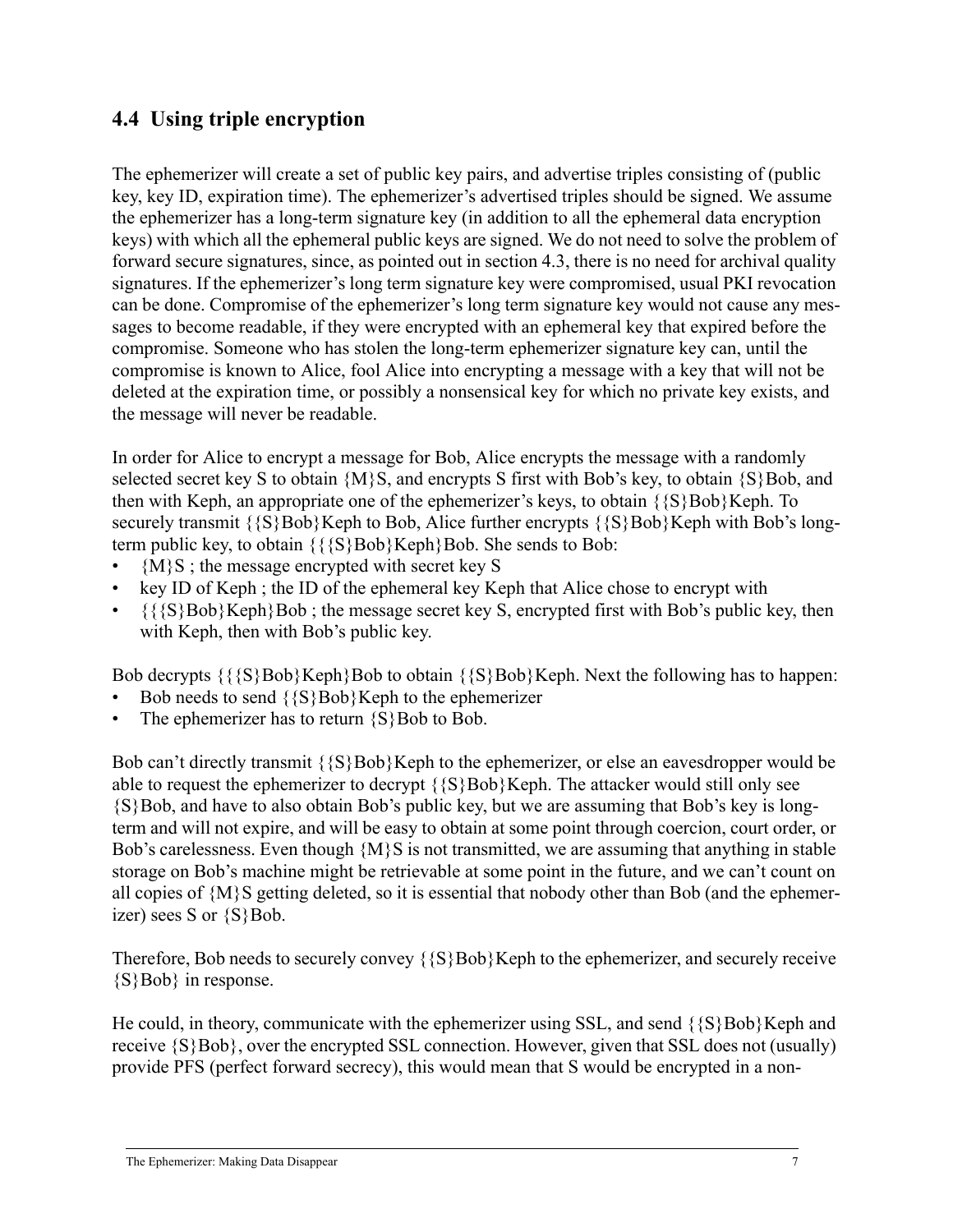ephemeral key. (someone that compromised the ephemerizer's long-term key after Keph had expired and was discarded, would still be able to recover S).

We could use a protocol (such as IPSEC's IKE handshake) or a version of SSL that provides PFS. For instance, one of SSL's variants (designed for exportability) has the server certify an ephemeral RSA key with its long term key, and the session secret is encrypted with the ephemeral public key. However, we'd like Bob to know it's the same ephemerizer as Alice used.

Since Alice has already looked up Keph, the best solution is for her to send Keph to Bob, and Bob can use Keph to secure his communication to the ephemerizer. However, Keph has to be securely tied to  $\{S\}Bob\}Keph.$  Otherwise, if Bob can be tricked into using an attacker's public key for securing his communication to (what he thinks is) the ephemerizer, then he will be tricked into sending  $\{S\}Bob\}Keph$  to the attacker, who will be able to then ask the ephemerizer to decrypt it to obtain  $\{S\}$ Bob, and be able to, long after the message has expired, compromise Bob's long term key and decrypt the message.

So instead Alice chooses an ephemeral secret T, and she will use it to compute a cryptographic integrity check linking the encrypted per-message key S with Keph. She will send T encrypted with Bob's public key. So for efficiency, rather than sending  $\{\{\S\}Bob\}Keph\}Bob$ , she will instead send  $\{\{\S\}Bob\}Keph\}T$ . So, what Alice sends to Bob (Message 1) is:

Message 1: What Alice sends to Bob is:

- $\{T\}Kbob$
- $({S}KBob\Keph)T$
- ${M}$ S
- key ID of Keph
- Keph
- HMAC (T, {{S}KBob}Keph} | Keph)

Next Bob decrypts with KBob in order to obtain T, and then with T to obtain  $\{S\}KBob\}Keph$ . At this point he also verifies HMAC  $(T, \{S\}KBob\}Keph\}$  | Keph).

If the HMAC verifies, then in order to decrypt the message, Bob chooses a secret key J with which to secure his communication with the ephemerizer, encrypts J with Keph, and sends to the ephemerizer as Message 2:

- keyID
- {J}Keph
- $\{\{\{S\}KBob\}Keph\}J$

The ephemerizer uses keyID to select Keph, decrypts J, decrypts  $\{\{\S\}\$  KBob $\}$  Keph $\}$ J with J, and then decrypts  $\{S\}KBob\}Keph$  to obtain  $\{S\}KBob$ . Then the ephemerizer encrypts  $\{S\}KBob$  and returns to Bob as Message 3:

 $\{ \{ S \} KBob \} J$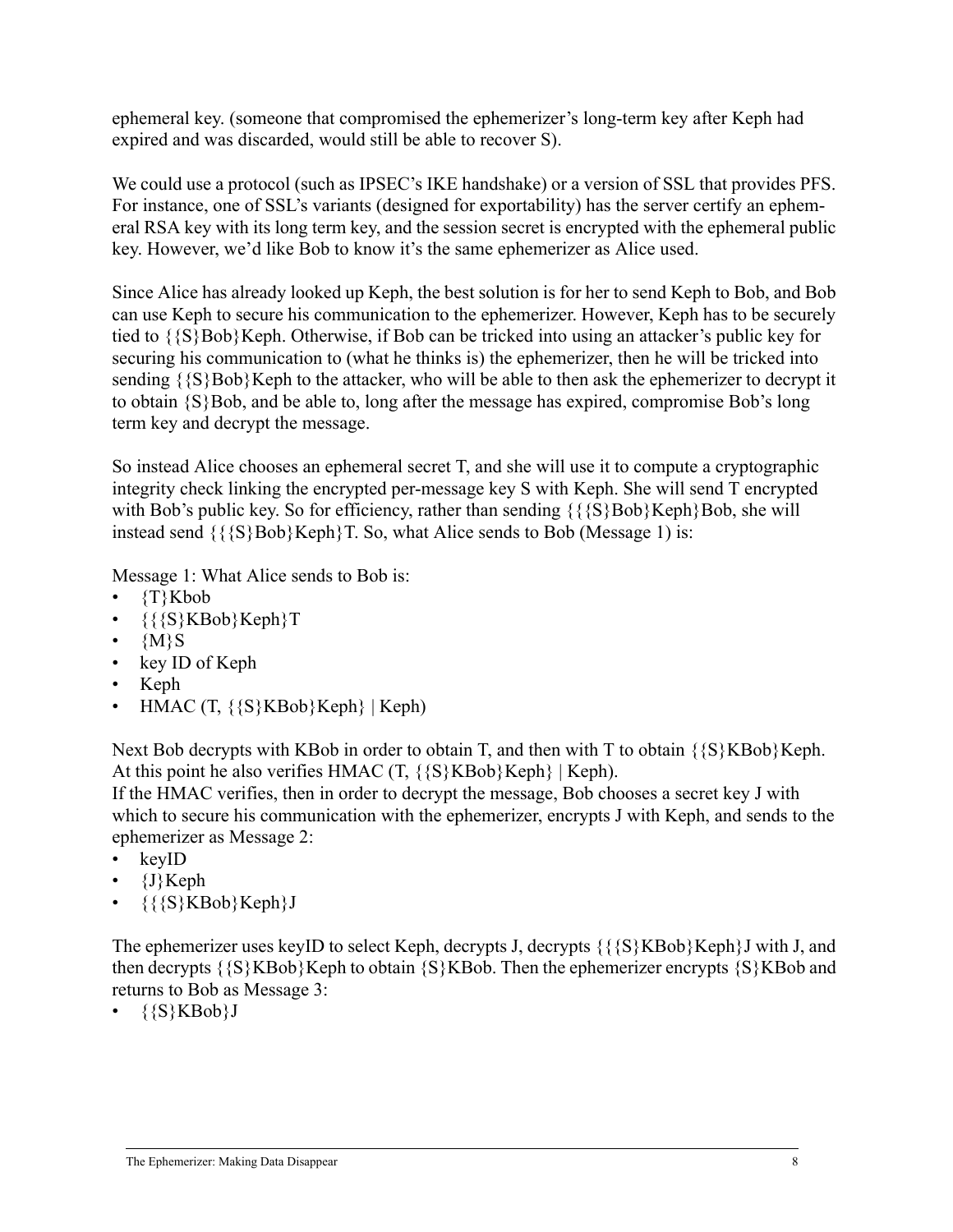## **4.5 Analysis**

Why is it necessary for Alice to triply encrypt S? Why can't she send  $\{S\}Keph\}T$  instead of {{{S}KBob}Keph}T? What good is the inner encryption of S with KBob?

Without the inner encryption with Kbob, if the ephemerizer is really dishonest, then the ephemerizer will be able to obtain S (and therefore decrypt the message) with only eavesdropping (and not needing to compromise Bob), because a malicious ephemerizer will be able to see S and eavesdrop from the wire {M}S. A crooked ephemerizer can refuse to delete the ephemeral private keys, but with the triple encryption scheme we have presented, it will still need to compromise Bob.

Message 1 contains:

- {T}Kbob
- {{{S}KBob}Keph}T
- $\cdot$  {M}S
- key ID of Keph
- Keph
- HMAC  $(T, \{\{S\}KBob\}Keph\} | Keph)$

An eavesdropper without knowledge of KBob will not be able to get the ephemerizer to decrypt the first item, and therefore, once Keph expires, {M}S is unrecoverable to an eavesdropper. Also, without knowledge of KBob, an attacker will not be able to substitute a different Keph, because he will be unable to compute the integrity check HMAC  $(T, \{S\}KBob\}Keph)$  | Keph), because the attacker does not know  $\{S\}KBob\}Keph\}$  without KBob. An eavesdropper will be able to discover keyID and Keph, but these are publicly available. Modifying them in the message will cause Bob not to be able to decrypt the message, but it will not allow the attacker to read the information.

We assume that Bob stores what he received in message 1 in stable storage, so the same argument applies to the information as stored at Bob, as the information in transit. Once Keph expires (assuming an honest ephemerizer), an attacker that reads everything Bob has in stable storage will not be able to recover M.

Messages 2 and 3 are encrypted with J, an ephemeral key that Bob creates and remembers just for the duration of those two messages. J is encrypted with Keph, so once Keph expires, no useful information can be recovered from messages 2 and 3. Although KeyID is unencrypted, and not even integrity protected, it is not of use to an attacker. Modifying KeyID is only a denial of service attack (preventing Bob from decrypting the message).

If the ephemerizer is dishonest, and retains Keph, then someone that obtains the private key for Keph, and Bob's public key, and the message sent by Alice to Bob, will be able to recover the message.

# **4.6 An ephemerizer implementation**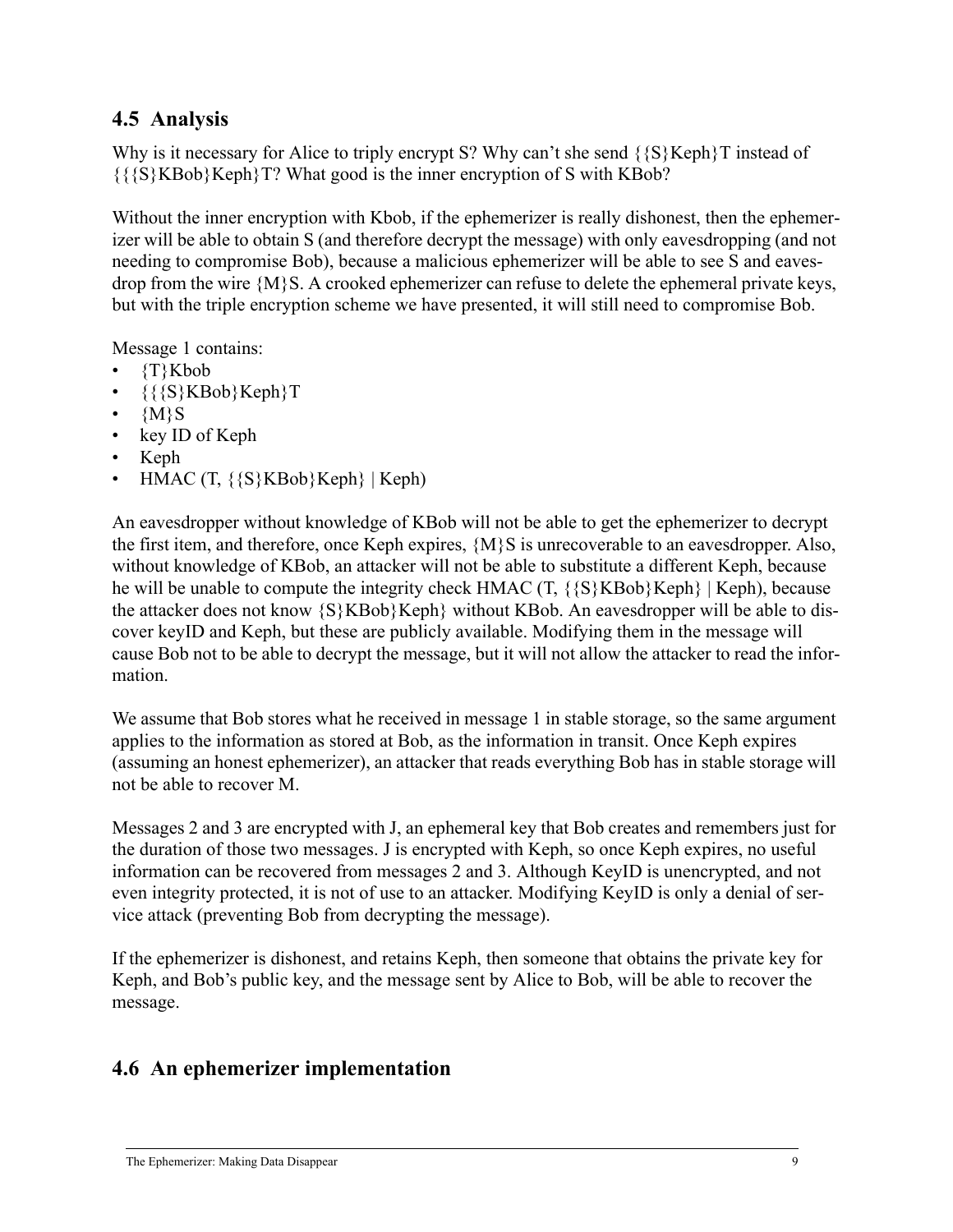Imagine an implementation of the ephemerizer in which the private keys are in a tamper-resistant smart card that also does the cryptographic operations, but the rest of the machine is a general purpose computer. If the smart card never divulges the private keys, and also decrypts J from "Message 2", and only outputs message 3 encrypted with J, then even if there were malicious software on the general purpose computer portion of the ephemerizer, it would not be able to obtain anything more than an eavesdropper would be able to obtain.

# **5 Blind Decryption**

Blind decryption is similar in spirit to the existing concept of blind signatures [CH83]. In fact almost the same mathematics that works for blind signatures works for blind decryption. However, we will also show two additional mathematical systems that work for blind decryption that do not work for blind signatures.

Suppose there is a blind decrypter BD, with public key Keph, and Bob has a quantity  $\{S\}$ Keph, that he wishes to have BD decrypt. Instead of sending  $\{S\}$  Keph to BD, Bob will instead invent new functions "blind" and "unblind", that commute with the encryption/decryption functions associated with Keph. Bob will apply "blind" to  $\{S\}$  Keph to obtain B $(\{S\}$  Keph, and ask the blind decrypter to apply its private key. The result with be B(S), which BD returns to Bob.

We want the ability to have inverse functions "encrypt" and "decrypt", and inverse functions "blind" and "unblind", that commute, such that we can do "encrypt", "blind", "decrypt", and "unblind" and get the original message back.

# **5.1 Review of blind signatures**

Blind signatures were invented by Chaum [CH83] using RSA public keys. Suppose the blind signer (BS) has RSA public key  $(e, n)$  with private key  $(d, n)$ . Suppose Alice wants BS to blindly sign M, so she wants to obtain  $M<sup>d</sup>$  mod n. To reduce clutter, we will leave out "mod n" and assume all arithmetic is done mod n.

Alice gets BS to blindly sign M through the following steps:

- 1. Alice chooses random R
- 2. Alice computes  $R^e$ .
- 3. Alice computes  $M^*R^e$  and sends that to BS
- 4. BS raises that to d to obtain  $M^{d*}R^{ed} = M^{d*}R$ .
- 5. Alice divides by R to obtain  $M<sup>d</sup>$ .

# **5.2 Encryption with blind decryption**

We will have two types of "encrypt" functions in our blind decryption schemes:

- 1. encryption done with a public key
- 2. encryption with a secret function, but with blinding. In this case encryption needs to be done with the aid of the blind encrypter/decrypter BD. This requires choosing "blind" and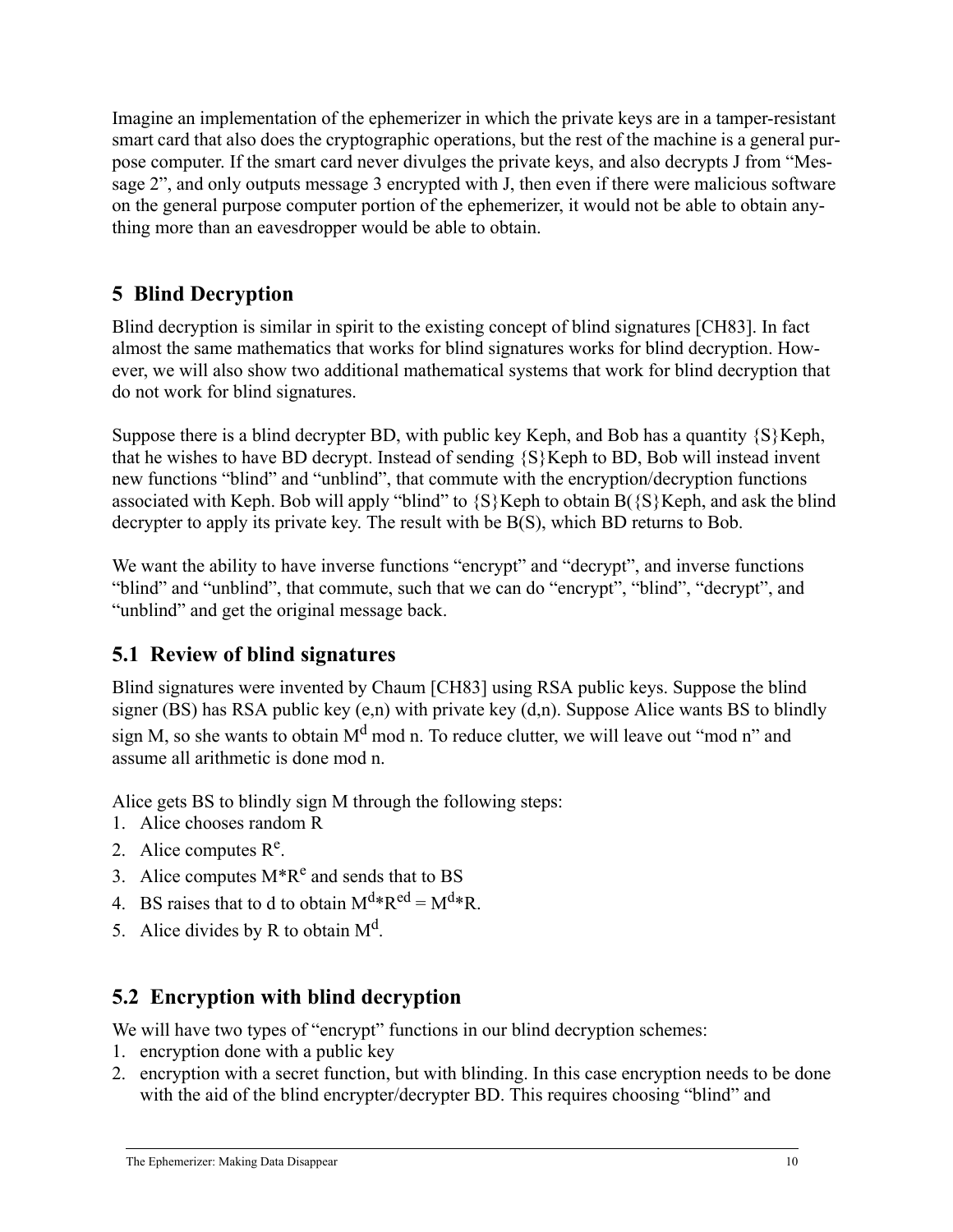"unblind" functions that work with encryption as well as decryption. So to encrypt, a client of BD chooses functions B and U (blind and unblind), sends B(message) to BD with the request "please encrypt". BD performs E(B(message)), and returns the result. The client computes  $U(E(B(m \text{essage})))$  to obtain the encrypted message  $E(M)$ . Later to decrypt, the client again chooses inverse functions B' and U', sends BD B'(E(M)), and says "please decrypt". BD applies D and returns B'(M). The client applies U' to obtain the decrypted M.

In the next sections we describe three different types of mathematics that accomplish blind encryption/decryption. Two of them use encryption with a public key. One of them has both functions encryption and decryption as secret functions, so encryption must be done with help, and be blinded.

## **5.3 Blind decryption with an RSA key**

This form is almost identical to blind signatures with an RSA key. The blind decrypter's public RSA key is (e,n). Again, we assume all arithmetic is done mod n.

Alice encrypts  $M$  by computing  $M<sup>e</sup>$ .

Alice gets the BD to blindly decrypt  $M<sup>e</sup>$ , by doing the following:

- 1. Alice chooses random R
- 2. Alice computes  $R^e$ .
- 3. Alice computes  $M^e * R^e$  and sends that to BD
- 4. BD raises that to d to obtain  $M^{ed} * R^{ed} = M * R$ .
- 5. Alice divides by R to obtain M.

# **5.4 Blind encryption/decryption with a Diffie-Hellman public key**

This form of blind decryption does not have a similar blind signature scheme. Assume that the blind decrypter's public Diffie-Hellman key is  $g<sup>x</sup>$  mod p, where g and p are known. The private key is x. (We leave out "mod p" for clarity).

To encrypt message M with BD's public key, Alice performs the following:

- 1. Alice chooses random y, and computes  $g<sup>y</sup>$  and  $g<sup>xy</sup>$ . This is done by raising the publicly known base g to y, and BD's public Diffie-Hellman key  $g^x$  to y.
- 2. She uses  $g^{xy}$  as a secret key to encrypt M, obtaining  ${M}g^{xy}$ . She saves  ${M}g^{xy}$  and  $g^{y}$ , and discards  $y$  and  $g^{xy}$ .

Again, as in the previous section, encryption is done without BD's involvement.

To get BD to blindly decrypt  ${M}_{g}^{xy}$ :

The Ephemerizer: Making Data Disappear 11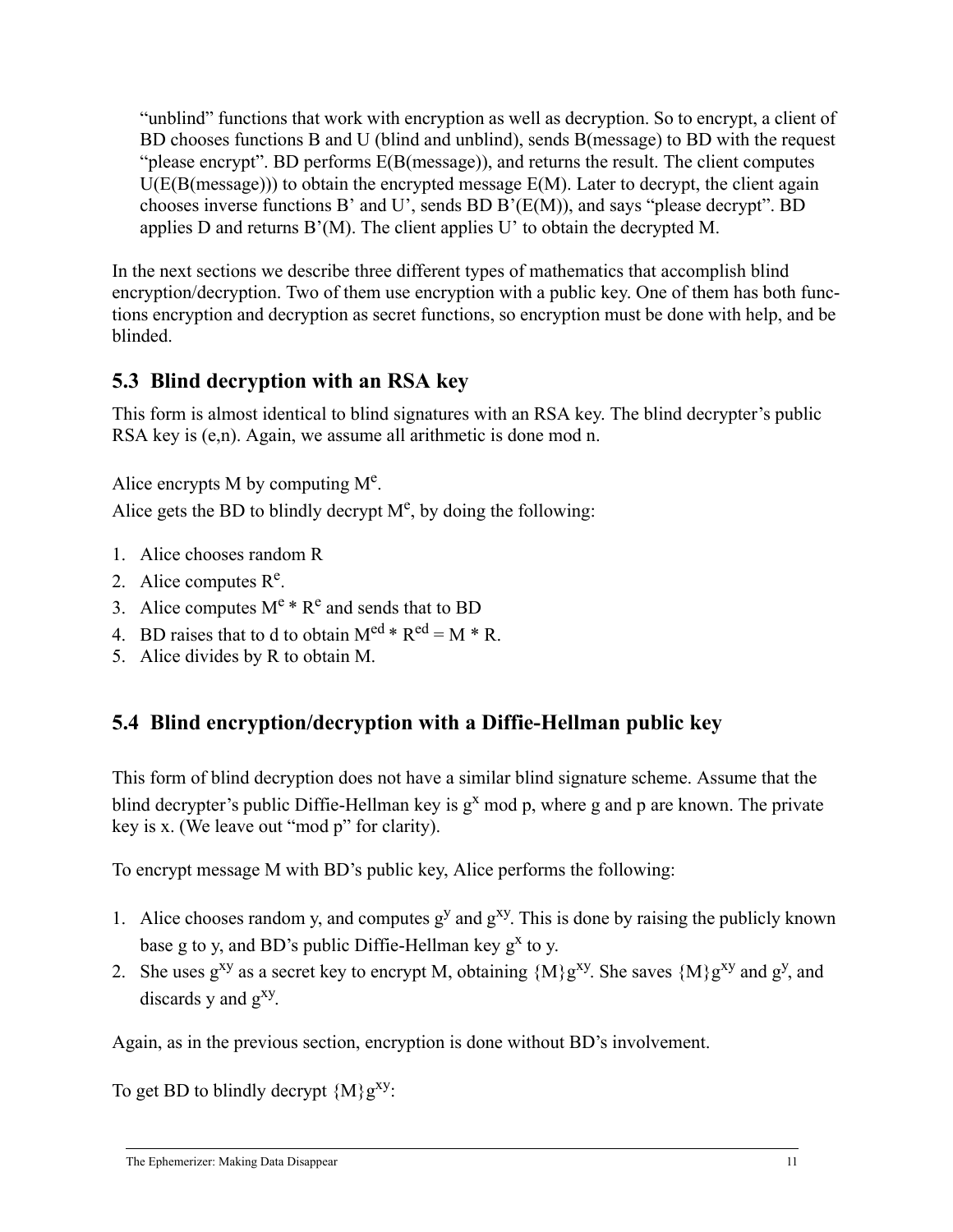- 1. Alice has  ${M}g^{xy}$  and  $g^y$ .
- 2. Alice chooses random z, and its exponentiative inverse  $z^{-1}$ .
- 3. She computes  $(g<sup>y</sup>)<sup>z</sup>$ , sends  $g<sup>yz</sup>$  to BD.
- 4. The BD applies its private key  $(x)$  and sends to Alice:  $g^{xyz}$
- 5. Alice raises  $g^{xyz}$  to  $z^{-1}$  to obtain  $g^{xy}$ , with which she can decrypt  ${M}g^{xy}$ .

# <span id="page-14-1"></span>**5.5 Blind encryption/decryption without public keys**

This form of blind decryption also does not have a similar blind signature scheme (and couldn't, because there is no public key with which to validate a signature). We use exponentiation mod p, a blinded version of Pohlig-Hellman [PH78]. BD does not have a public key, but rather has two secret numbers, x and  $x^{-1}$ , which are exponentiative inverses mod p. "Encrypt" will be done with x, "decrypt with x-1. Blind encryption, like blind decryption, requires the involvement of BD. To get BD to blindly encrypt M:

- 1. Alice chooses random z, and its exponentiative inverse  $z^{-1}$ .
- 2. She computes  $M^z$ , sends it to BD, with the request to "encrypt".
- 3. BD applies x and returns  $M^{XZ}$
- 4. Alice applies  $z^{-1}$  to obtain  $M^x$ .

To get BD to blindly decrypt  $M^x$ :

- 1. Alice chooses random y, and its exponentiative inverse  $v^{-1}$ .
- 2. She computes  $M^{xy}$ , sends it to BD, with the request to "decrypt".
- 3. BD applies  $x^{-1}$  and returns  $M<sup>y</sup>$
- 4. Alice applies  $y^{-1}$  to obtain M.

Note that this scheme could be done with constant storage at the ephemerizer (as desired for the ideal forward secure scheme), by having BD's encryption exponent x for expiration time j+1 not be randomly chosen, but instead chosen as a one-way hash of the x for expiration time j. However, this would be computationally expensive.

# <span id="page-14-0"></span>**6 Using Blind Encryption/Decryption for Ephemeral Email**

It is easy to combine the ephemerizer concept with the blind encryption/decryption concept. Let's assume Alice is sending an ephemeral email to Bob. The ephemerizer makes available a set of (public key, expiration time, key ID) triples (if doing a scheme with public keys), or merely (expiration time, key ID) if doing a scheme with secret encryption and decryption functions as in section [5.5.](#page-14-1)

To ephemerally encrypt message M with public keys, Alice does the following:

1. She selects an appropriate (key=Keph, time, ID).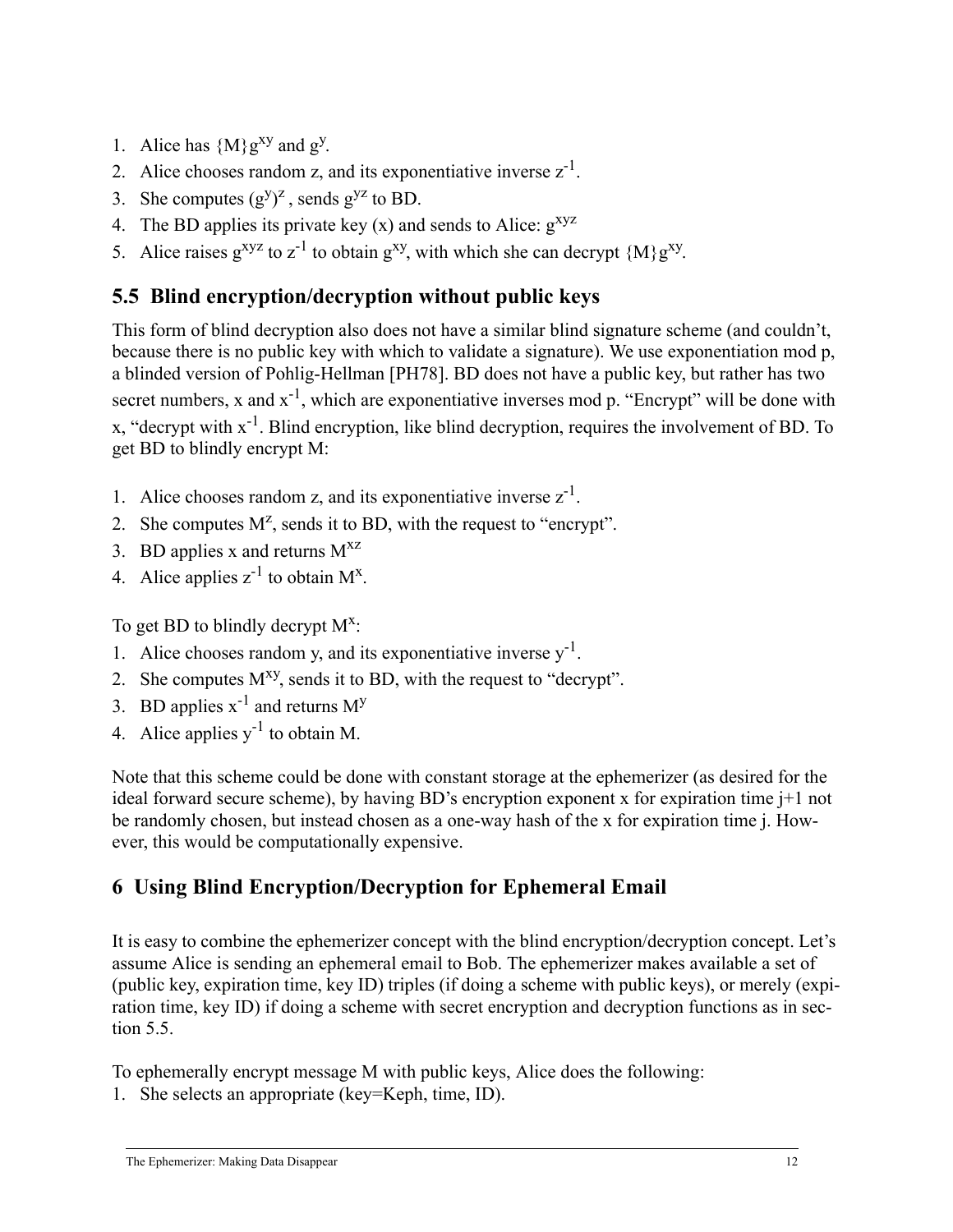- 2. She encrypts the message using Keph. (by choosing secret key S, and calculating {M}S, and {S}Keph.
- 3. She must send {S}Keph securely to Bob. She might do this by encrypting with Bob's long term public key, or, if she shares a secret key with Bob, she can encrypt {M}Keph with that. Or Bob might actually equal Alice (Alice is encrypting stored files for easy shredding, for herself), in which case this step isn't necessary since Alice already has  $\{S\}$ Keph.
- 4. She also sends Bob Keph, since he needs to know Keph in order to create blinding/unblinding functions compatible with Keph. So she sends to Bob:  $\{S\}Keph\}Bob$ ,  $\{M\}S$ , Keph. There is no need to encrypt or integrity protect Keph, since an attacker that replaced Keph with a different key would only cause Bob not to be able to decrpt the message.
- 5. Bob decrypts  $\{S\}$ Keph}Bob to obtain  $\{S\}$ Keph. To decrypt  $\{S\}$ Keph, he creates blinding functions compatible with Keph, and blindly decrypts with the help of the ephemerizer. He can then decrypt {M}S and read it. His machine forgets S, M, and the blinding functions (i.e., does not store them in stable storage).

If using the secret encryption method of section [5.5,](#page-14-1) Bob needs to know the modulus p, just like Bob needs to know Keph in order to create compatible blinding functions in the public key case. Otherwise, it is a straightforward variant of the above. Alice just needs to get the ephemerizer to blindly encrypt the message. When communicating with the ephemerizer in the secret function variant, it is essential to specify whether you want it to apply "encrypt" or "decrypt" to the blinded quantity.

#### **6.1 Authentication of the ephemerizer**

Although all communication with the ephemerizer is blinded, it is still important for Alice to know she is talking to an ephemerizer she trusts. Otherwise, she could be tricked into encrypting the message with a key known to a party that is intentionally not going to discard it (or a nonexistent key, so the message will be unreadable even before it expires). In the case of public keys, the public keys can be certified with a long-term signature key of the ephemerizer (the signature key need not expire). In the case of encryption with a secret encryption function, Alice will need to authenticate who she is talking to when she presents the blinded message to be encrypted, with a protocol such as SSL.

# **6.2 Security properties**

The ephemerizer could be built on a general purpose machine, that might wind up with infected code, but as long as the ephemeral private keys are kept on a tamper-resistant smart card, this accomplishes a secure path between Bob and the smart card. As long as trusted people supervise that the smart card is not stolen, and that it has a reliable source of power so that it knows when to discard keys, infected code on the rest of the ephemerizer will not be able to store anything away that could be used to decrypt messages.

Even if Bob's machine is compromised, and everything stored in stable storage is recovered, including Bob's long term key, messages that have expired will not be readable.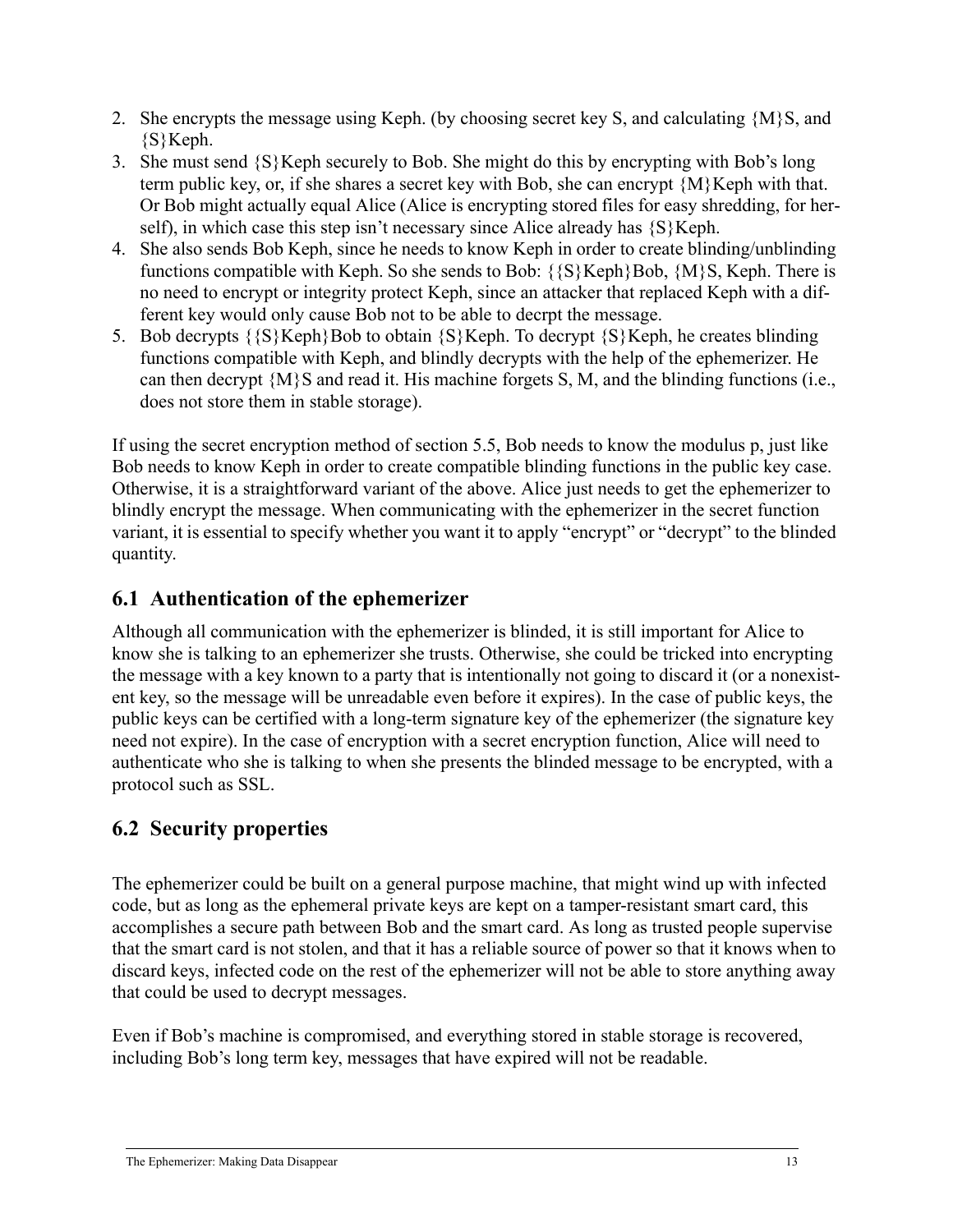If Bob's long term key is not compromised before the ephemeral key expires, someone that sees an encrypted message for Bob will not be able to get the ephemerizer to decrypt the message.

There is no need for Bob or the ephemerizer to authenticate each other. Decryption can be done anonymously through an anonymizer [CA97].

Alice does need to verify that she has an authentic ephemeral public key from an ephemerizer she trusts, in the case of the public key variants. In the case of the secret functions variant presented in section [5.5,](#page-14-1) she must authenticate that she is indeed communicating with the ephemerizer.

The cryptography has to withstand a chosen ciphertext attack, since the ephemerizer cannot, by definition, see what it is decrypting [NY90].

## **6.3 Analysis**

Messages appear in one of several places: on Alice's machine, in transit between Alice and Bob, on Bob's machine, in transit between Bob and the ephemerizer, inside the ephemerizer, in transit between the ephemerizer and Bob, and at Bob's machine after communication with the ephemerizer.

We assume that Alice creates the message and encrypts it using special software that does not save the message, or allow its data to be swapped out to stable storage. After transmitting the ephemerized message, Alice's machine deletes all the data.

What Alice sends on the wire to Bob is:  $\{S\}Keph\}Bob$ ,  $\{M\}S$ , ID, Keph.  $\{M\}S$  is protected with S. Keph need not be protected. If an attacker substitutes a different Keph, it is only a denial of service attack. Bob will not be able to recover M.  $\{S\}Keph\}Bob$  is encrypted with Bob's public key. Only someone that knows Bob's public key before P's private key is deleted will be able to unwrap this in order to obtain  $\{S\}$  Keph.

Bob creates a blinding pair  $(B, U)$ . What he sends on the wire to the ephemerizer is  $B(\{S\}Keph)$ . This quantity is protected because it is encrypted with an ephemeral encryption function B. B will be destroyed as soon as Bob receives the reply from the ephemerizer, after which nobody will be able to obtain any information from  $B({S}Keph)$ .

The ephemerizer applies the private component of Keph to obtain B(S). S is encrypted with B, and cannot be recovered even if B(S) is saved and later Bob's machine is compromised, because B will be forgotten momentarily by Bob (and never was stored in stable storage).

Bob decrypts S and the message, but does not save these in stable storage.

If the ephemerizer really does not forget Keph, then assuming  ${M}{S}$  and  ${S}{K}$ eph are later recovered from stable storage at Bob, the message will be recoverable. This is why Alice must choose an ephemerizer she trusts, or use a thresholding scheme so that messages will be unrecoverable after the expiration time provided enough ephemerizers are trustworthy.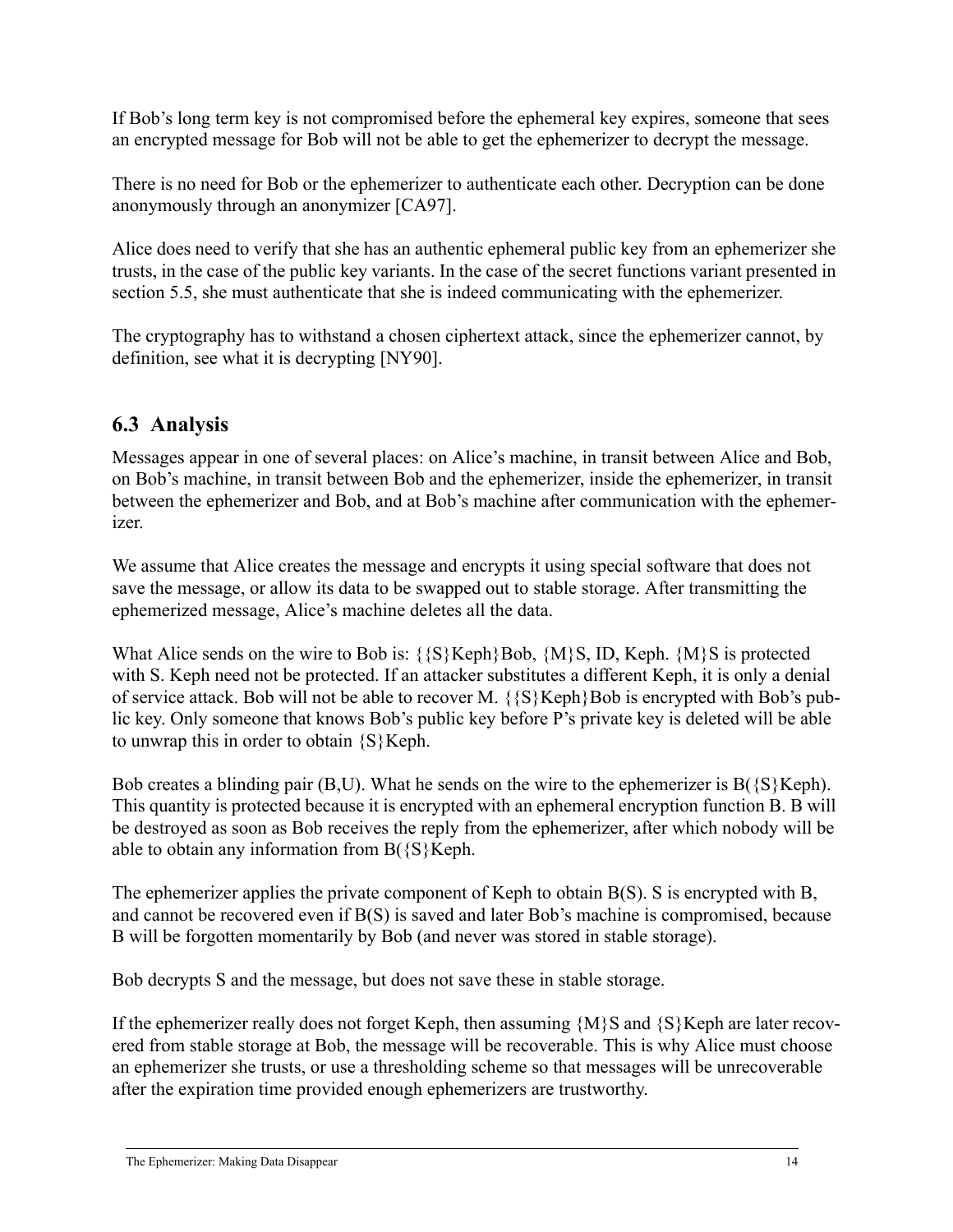#### **6.4 Secure channel to the ephemerizer's smart card**

A way of building a cheap and secure ephemerizer is to have the private keys in a tamper-proof smart card, and connected to a general purpose machine. Assume that the machine might have malicious code, and that malicious people might have access to the machine, including with the smart cart connected. However, also assume that the smart card can be physically protected, not removed from the building (at least without being detected), and that it has a reliable source of power so that it will know when to delete keys. Perhaps it erases its memory if deprived of power.

With our ephemerizer scheme, there is nothing that can be gained by storing information transmitted over the wire, or seen by the general purpose computer portion of the ephemerizer. There is a secure path between the client (Bob) and the smart card. Destruction of the smart card, or overwriting its contents, can be done in a supervised way. Someone might steal the smart card, but that would at least be known. There is no way to covertly compromise the system.

Without a reliable source of power or access to a reliable clock, it might not be easy for the smart card to automatically delete the private key at the right time. However, we assume there are some honest people at the ephemerizer company that can supervise timely destruction of the keys.

## **6.5 Comparison between blind decryption and triple encryption schemes**

Both have the same security properties, provided that the ephemerizer keeps its ephemeral keys on a tamper-resistant smart card that performs the cryptographic operations. However, the blind decryption scheme is more efficient for the ephemerizer, because it only needs to apply its private key once in order to decrypt a message. In the triple encryption scheme, the ephemerizer needs to do two private key operations per message decryption; once to decrypt {J}Keph, and once to decrypt  $\{S\}KBob\}Keph.$ 

#### **7 Conclusions**

We presented a scheme in which a service known as an ephemerizer creates encryption and decryption functions with expiration times. The purpose is to concentrate the expense and expertise of secure key management in one place, and the expense of key management will be amortized over many users and many messages. The ephemerizer's functions must work together with blinding functions that Bob will create in order to decrypt an ephemerized message. Ephemeral encryption can be done with one of two public key schemes, or with a scheme in which the ephemerizer's encryption function is a secret function, and encryption must be done with the ephemerizer's help (and using blinding functions chosen by Alice, the entity creating the encrypted message). If the clients, when creating and reading messages, use special software that does not store decrypted messages in stable storage, expired messages will be unreadable once the ephemerizer deletes expired keys.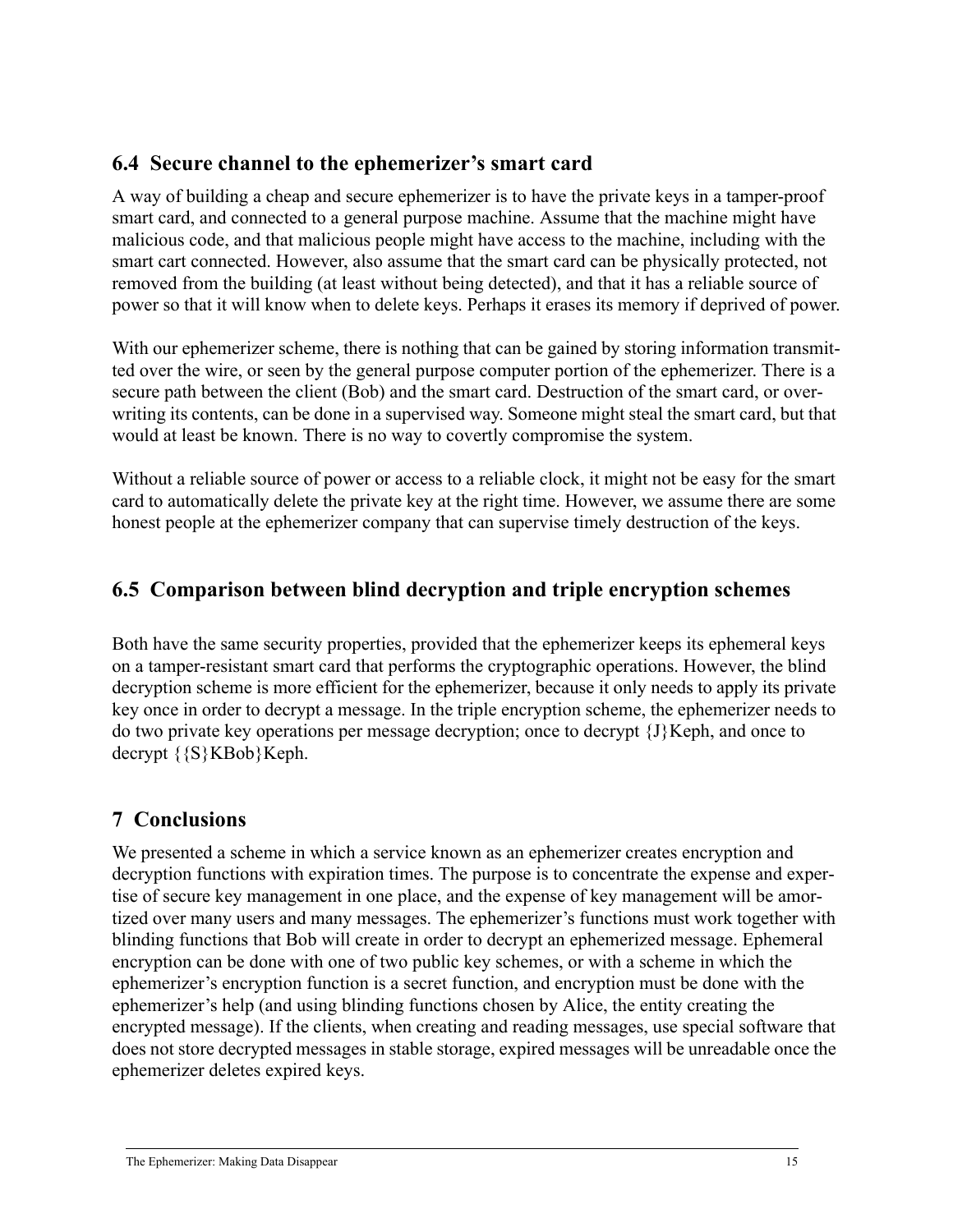#### **8 Acknowledgements**

We would like to thank Charlie Kaufman, Hilarie Orman, and Gideon Yuval for their comments, which helped improve both the technical content and readability of this paper.

#### **Bibliography**

[A97] Anderson, R., "Two remarks on public-key cryptology", Invited lecture, Fourth ACM Conference on Computer and Communications Security, April, 1997.

[BM99] Bellare, M., and Miner, S.K., "A Forward-secure digital signature scheme". Advances in Cryptology - CRYPTO '99 Lecture Notes in Computer Science, 1999.

[CA97] Camp, L. J. (1997, February). Web security & privacy: An American perspective. ACM SIGCAS CEPC '97 (Computer Ethics: Philosophical Inquiry).

[CH83] Chaum, D., "Blind signatures for Untraceable payments", Advances in Cryptology - proceedings of Crypto 82, 1983.

[CJMM03] Cronin, E., Jamin, S., Malkin, T., and McDaniel, P, "On the performance, feasibility, and use of forward-secure signatures", Conference on Computer and Communications Security, 2003.

[DH76] Diffie, W., and Hellman, M., "New directions in cryptography", IEEE Transcations on Information Theory", 1976.

[Dis] Disappearing, Inc., web site: http://www.specimenbox.com/di/ab/hwdi.html

[NY90] Naor, M., and Yung, M., "Public-Key Cryptosystems Provably Secure Against Chosen Ciphertext Attacks", 22nd Annual ACM Symposium on Theory of Computing, 1990.

[PH78] Pohlig, S., and Hellman, M., "An Improved Algorithm for Computing Logarithms in GF(P) and Its Cryptographic Significance," IEEE Transactions on Information Theory, v. 24, #1, Jan 1978.

[RSA78] Rivest, R., Shamir, A., and Adleman, L., "A method for obtaining digital signatures and public-key cryptosystems", Communications of the ACM, 1978.